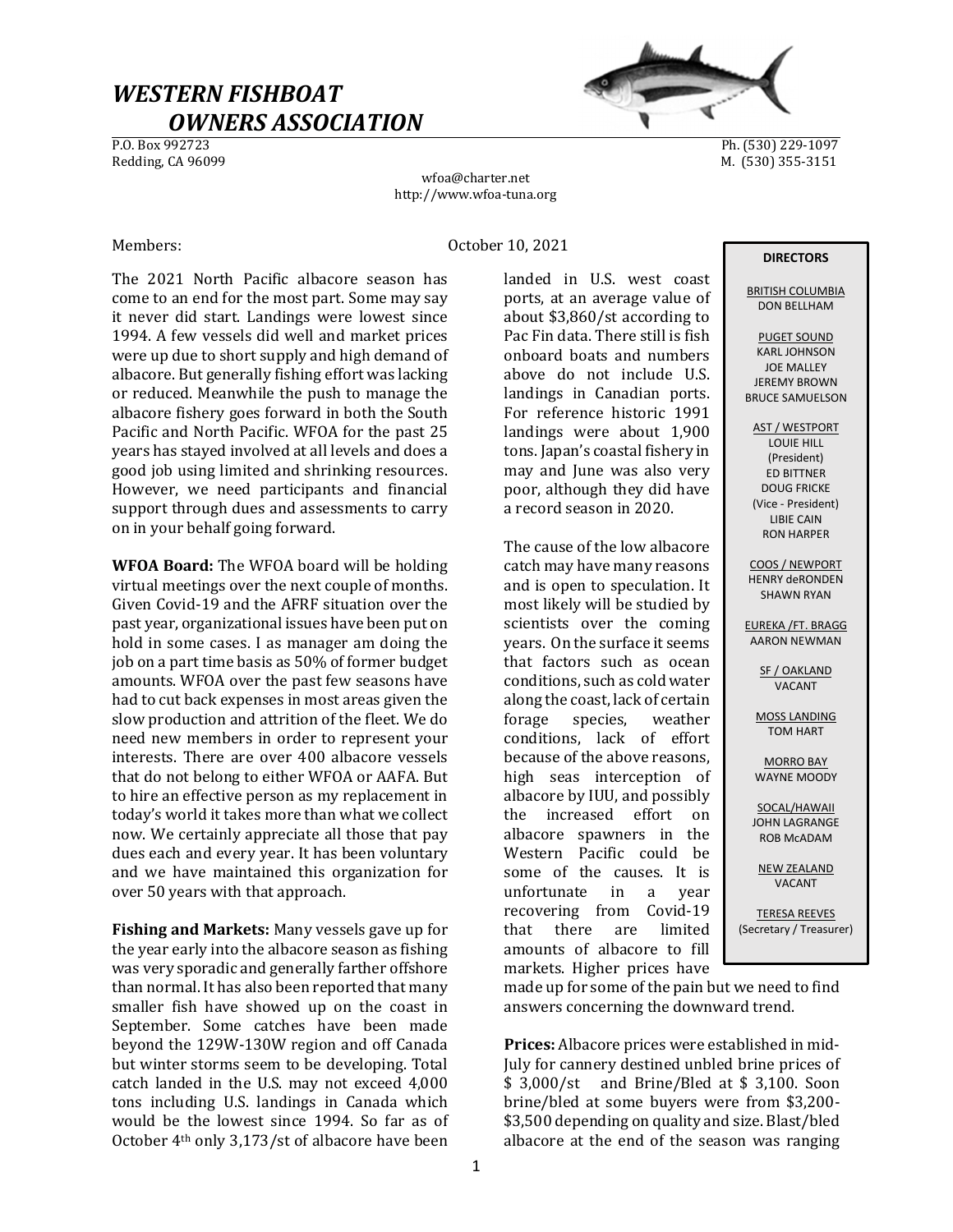from \$5,000/st - \$ 6,500/st. much depending on quality and size.

Buying and transport continued to be plagued by ongoing supply chain problems with containers and trucking for shipping albacore at this time. Covid seemed to have backed up the system, as well as many containers being sidelined for a year due to lack of business. This is slowly resolving itself but is centered in large container ports such as LA/Long Beach. Oakland, and Puget Sound.

#### MANAGEMENT:

Management Issues WFOA has stayed involved with lately: Thanks to Peter Flournoy, representing WFOA, and who made some of the following observations on many of these and other issues we have been able to make our points concerning our fishery.

NORTH PACIFIC - After discussions and email with both the PIRO and West Coast Region offices of NMFS their earlier suggestion that the MSE process for North Pacific albacore be discussed at the Northern Committee meeting coming up on October 5-7, 2021 has been tabled to a later date. It has been recognized that there is a need for further discussions between the fisheries managers and the fishermen to be able to come to reasonable target reference points and threshold reference points. After those additional exchanges of views will be necessary to develop functional harvest control rules.

SOUTH PACIFIC - The WCPFC-TCC meeting which began last week and will finish this week spent a great deal of time discussing the subject of Chinese and Taiwanese utilizing more longline vessels and obtaining larger catches in the areas south of 20° degrees South thus violating CMM 2015-02. This gave rise to conflicting views of how the phrase "fishing for" South Pacific albacore should be interpreted. The Secretariat said it meant those vessels which harvested 50% or more of albacore measured against the yellowfin and big eye catch. China and Taiwan argued that it meant 50% or more measured against all species of fish caught. A working Group will meet in November to resolve this issue and whether the measure should apply

to the entire WCPFC Convention Area. There was also limited discussion of electronic reporting of catch and effort focused on the long line fleets.

NMFS published a notice in the Federal Register today soliciting applications for the General Advisory Committee (GAC) and the Scientific Advisory Subcommittee (SAS) to the U.S. Delegation to the IATTC. Applications from first time nominees as well as previous GAC and SAS members are welcome. Self-nominations are acceptable. The notice can be found online: https://tinyurl.com/u5csykr7

#### Offshore Wind Energy:

VANDENBERG AIRFORCE BASE - The California State Lands Commission is considering two applications (CADEMO or IDEOL projects) to each place 4 anchored wind turbines in somewhat shallow state waters (262 to 328 feet deep). Comments on a draft EA were due on September 13, 2021. It was pointed out that both projects were described as demonstration projects. As such there was no purpose in going forward with them since the BOEM projects being discussed for federal waters off of California were to be sited in waters 500 to 1,200 meters deep. Other comments on the SLC draft preliminary environmental assessment pointed out the section which listed out numerous commercial and recreationally important species in the area as well as marine mammals and endangered species, all of which required detailed research and studies.

MORRO BAY EXTENSION AREAS - Comments were also due on the BOEM extensions to the Morro Bay call area on September 13th. The PFMC, because of the work of the newly formed ad hoc Marine Planning Committee sent a 6-page letter of comment to BOEM pointing out the substantial concerns the Council has with this call area. It included the potential impacts on albacore habitat areas, historic albacore and swordfish fishing grounds, impediments to traveling to albacore fishing areas, shoreside economies, in addition to concerns about non-HMS fisheries such as crab and ground fisheries. The letter is available on the Council website and contains the following summary: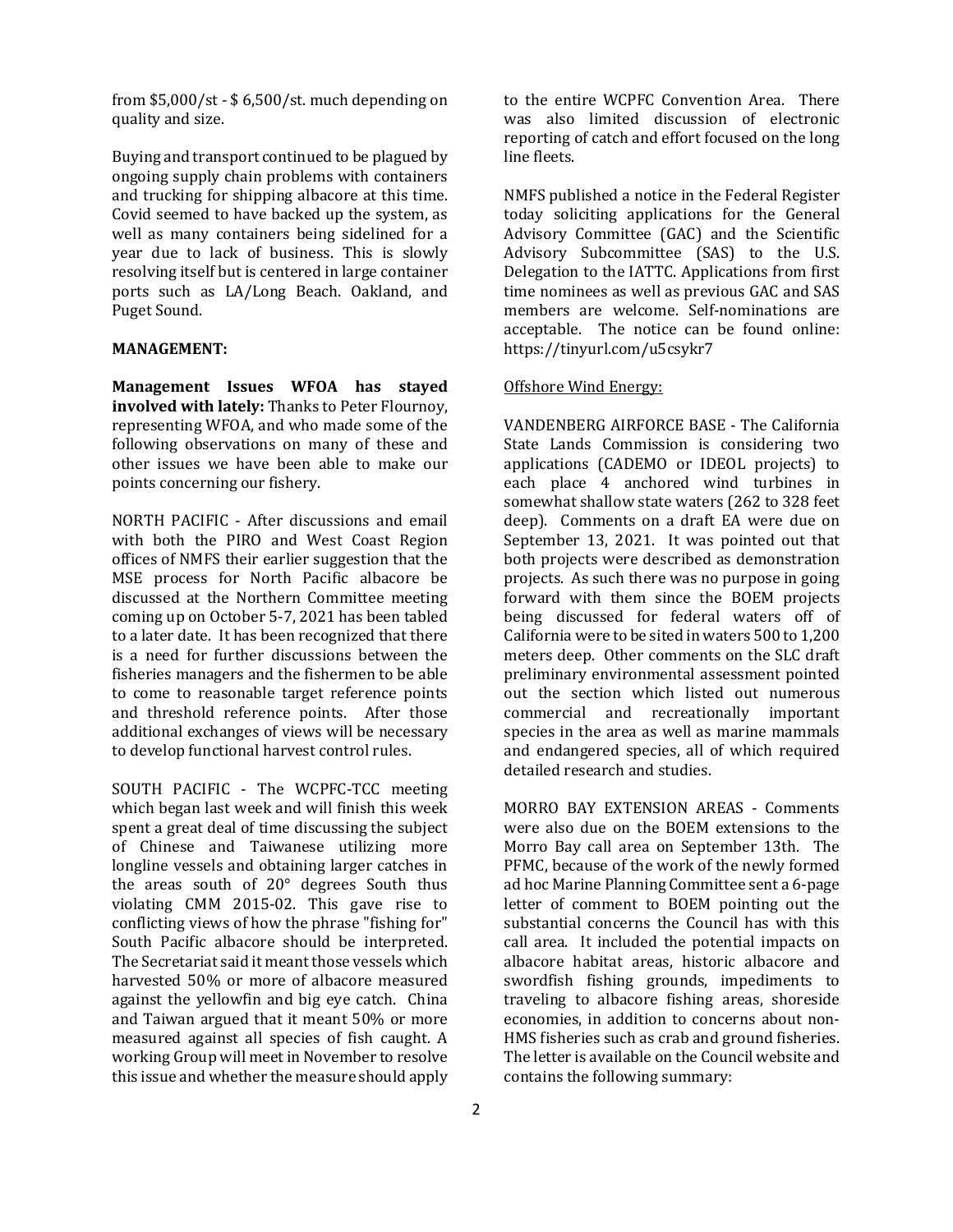The direct and indirect effects of wind energy areas on fisheries, habitats, socioeconomics, and ecological resources should inform all wind energy area planning processes, and should do so in advance of the leasing, permitting, and construction phases of wind energy development.

The Council recommends that BOEM exclude from further consideration the West Extension and areas identified as spawning habitat for sablefish and dover sole, other ecologically sensitive resources, and important fishing grounds. Additional precautionary measures include establishing buffer zones to protect resources and fishing, where indicated; using location and design criteria to further minimize impacts to fishery resources from wind energy projects and cable routes; and any activities associated with establishment or maintenance of those structures.

# NOTE: BOEM Oregon Intergovernmental Renewable Energy Task Force Meeting

The Bureau of Ocean Energy Management (BOEM) and the Oregon Department of Land Conservation and Development (DLCD) are pleased to announce the upcoming BOEM Oregon Intergovernmental Renewable Energy Task Force (Task Force) webinar on October 21, 2021.The purpose of the meeting is to provide an update on offshore wind energy planning and to discuss next steps toward offshore wind energy leasing in Oregon.

See: https://tinyurl.com/yzfwcxy4

U.S. Representative Jared Huffman defends AIS requirements in IUU bill that both the industry and NOAA Fisheries find redundant

October 1, 2021 -- Last month, representatives from 129 fishing organizations signed a letter to Congress, organized by the Saving Seafood Coalition, opposing proposed new vessel monitoring requirements that have been determined to be redundant by NOAA Fisheries. Rep. Jared Huffman (D-CA), the Chairman of the House Natural Resources Subcommittee on Water, Oceans, and Wildlife, was asked about the concerns raised in the letter and unfortunately

defended the proposed changes in a statement to Seafood Source. The following is an excerpt from the story that appeared in Seafood Source. Please click through to the complete story to read Chairman Huffman's comments.

Nearly 130 members of the U.S. fishing industry signed a letter sent earlier this month to the top members of the U.S. House of Representatives subcommittee that oversees fishing policies, expressing concerns about a bill they said would create technological redundancies, add to their costs, and raise privacy concerns.

The industry members told U.S. Reps. Jared Huffman (D-California) and Cliff Bentz (R-Oregon), in the 14 September letter they oppose a proposed requirement in H.R. 3075, also known as the Illegal Fishing and Forced Labor Prevention Act, that would mandate automatic identification systems (AIS) be used to track fishing activities in both U.S. waters and the open seas. See: https://tinyurl.com/yhux3su6

AFRF TAGGING UPDATE: AFRF and NMFS have successfully deployed archival tags on 78 North Pacific albacore this season. We were not able to get them out last season due to the pandemic and travel issues for NOAA scientists. Huge thanks to the captain and crew of the F/V Peso II for engaging in this important research for the albacore fishery.

Our mission now is to get the word out to as many fishermen and processors as we can to make them aware of the tags and the reward information for return of the tags. AFRF has posters in both email and hard copy versions available. We would greatly appreciate your help in distributing this poster to your contacts. Please contact Ericka Carlson at erickac@afrf.org or 971.209.2030 to receive a copy.

Archival Tag Recovery: American Fishermen's Research Foundation has deployed over 1,000 tags since 2001. The reward for catching and returning the whole fish is \$500. If you find one in your albacore catch, please separate the tagged fish from the other fish and contact SWFSC, your buyer, AFRF, or call NMFS at 858- 546-7000.